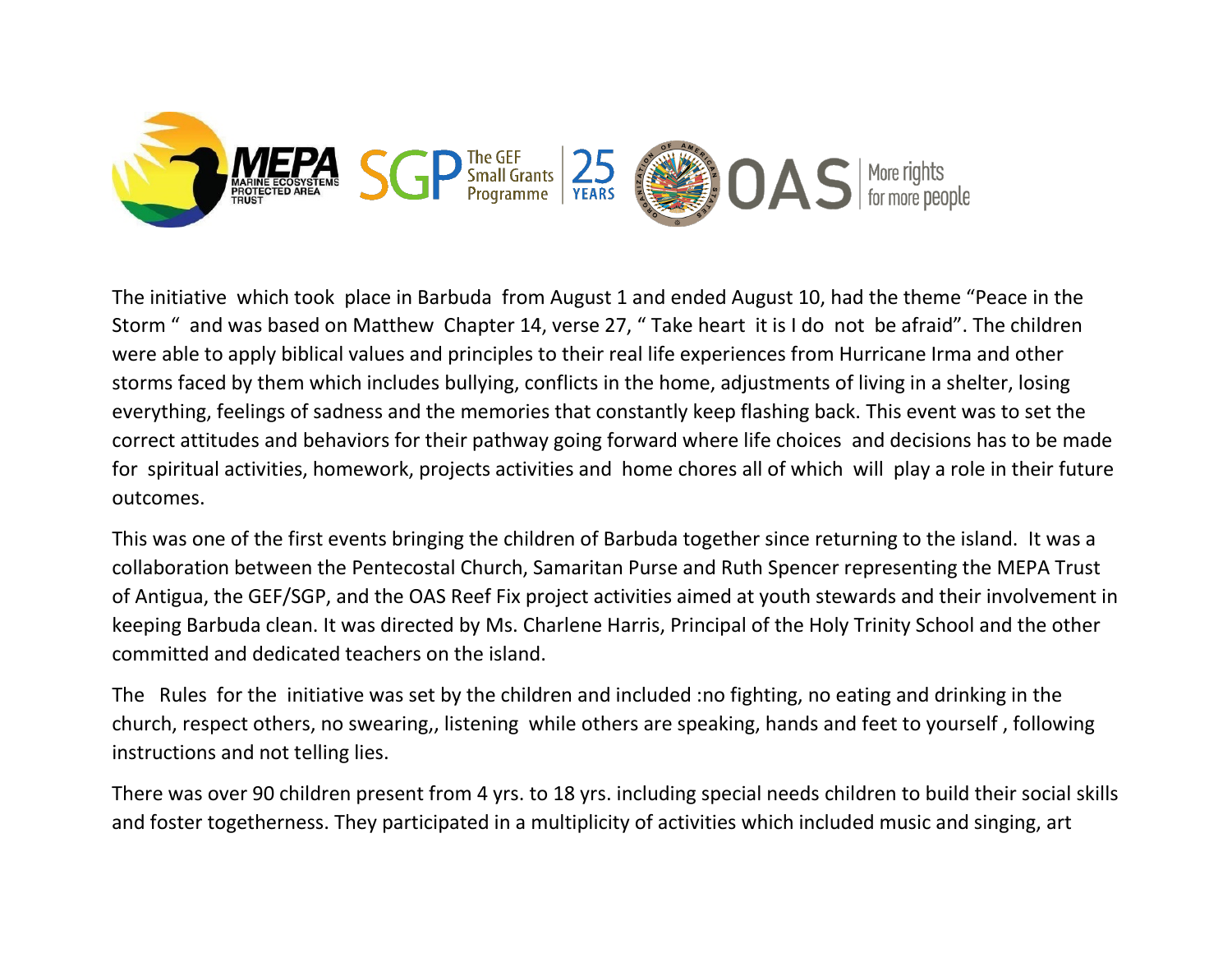work craft making, plastic bottle pick up from around the environs of the church, sharing of environmental information to include current ongoing threats facing the island from fast and slow onsets especially with sea level rise since the island is below sea level and what his means when the school, the airport, the hospital and other key infrastructure are located on the coast. Some of the other activities included reciting bible verses, engaging in bible games and quizzes, sports, health and wellness activities. The idea of Stewardship is a way of life which the youths committed themselves to that ties into what the bible says "we are to maintain our environment, our surroundings in which we live-to dress it and protect it. This is our mandate from the Holy Scriptures.

The 4 bags of beach waste collected included among the plastic bottles, 6 turtle shell backs, sail making fabric, aluminum can and slippers. The bottles will be used to decorate the fences of the church panted with the name of the church painted on the boltless and the turtle shells made into some art form

I had several in addition opportunities to present to the youth group and Pastor Nigel Harris of the Pentecostal church asked me to share and I appealed to a mixed congregation of about 100 worshipers in the Sunday morning worship service to support the ongoing cleanup efforts. I also gave an overview of the Waste Management issues facing a small island like Barbuda with no waste separation facilities, everything going to the landfill dump, covered and buried and in the process different forms and types of hazardous materials are leached into our soils, our waterways and with Barbuda so dependent on well water, the possibility of harm to human health and the environment must be avoided. The disintegrated materials affects the soil, air, water impacting the health leading to polluted natural resources that we all depend upon. **.**The linkages were clearly shown of how land based sources of pollution affects our marine assets which for Barbuda represents the first line of defense.

Our governments have signed on to various international conventions dealing with chemicals, pollutants, ewaste, pesticides and mercury and the regulations must be enforced. Island issues and problem requires collective actions from all of us, we are all responsible and we all need to change our attitudes and behaviors.